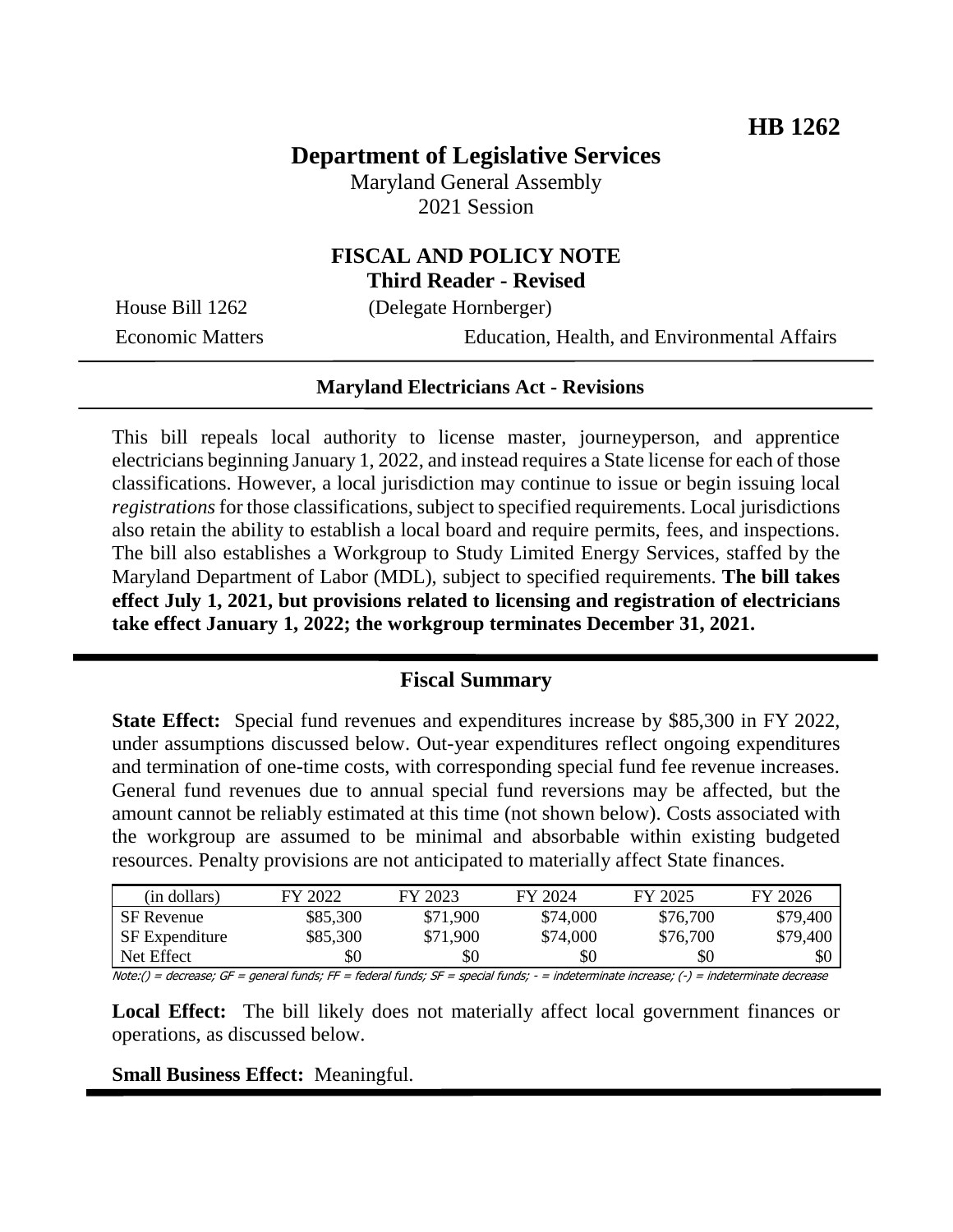# **Analysis**

**Bill Summary:** Generally, an individual must be licensed by the State board beginning on January 1, 2022, as a master, journeyperson, or apprentice electrician, as appropriate, before engaging in the activities covered by each license. However, the bill allows local jurisdictions that issue such licenses prior to that date to instead issue *registrations* with comparable requirements, and for other local jurisdictions to begin to issue such registrations, subject to specified requirements. Conforming and technical changes are made to generally incorporate these provisions. Among other changes, the bill:

- requires the board to adopt specified continuing education requirements for electricians (which are already required of master electricians) and makes other specified changes to continuing education requirements;
- requires the board to enforce minimum standards for the provision of electrical services consistent with the most recent version of the National Electrical Code;
- establishes specified consumer protections, additional violations, and associated fines and penalties; and
- requires at least one licensed master electrician or journeyperson electrician to be present at each job site in which electrical services are provided.

The board must provide notice to each local board in the State of the provisions of the bill and the effect it will have on electricians (currently) licensed by local boards, including information regarding how electricians with local licenses may obtain licenses issued by the State board.

## *Workgroup to Study Limited Energy Services*

The Workgroup to Study Limited Energy Services is established, is staffed by MDL, and consists of specified government and industry stakeholders. A member of the workgroup may not receive compensation as a member of the workgroup but is entitled to reimbursement for travel expenses. The workgroup must study and make recommendations regarding legislation for the licensing and regulation of, and qualifications for, individuals who provide limited energy services in the State. By December 1, 2021, the workgroup must report its recommendations to the Senate Education, Health, and Environmental Affairs Committee and the House Economic Matters Committee.

If the State has not enacted legislation establishing a licensing program for individuals who provide or assist in providing low-voltage electrical services by July 1, 2024, the General Assembly must, by December 1, 2024, consider legislation proposed by the workgroup necessary for the regulation and licensing of low-voltage electricians. The Department of Legislative Services (DLS) notes that the General Assembly does not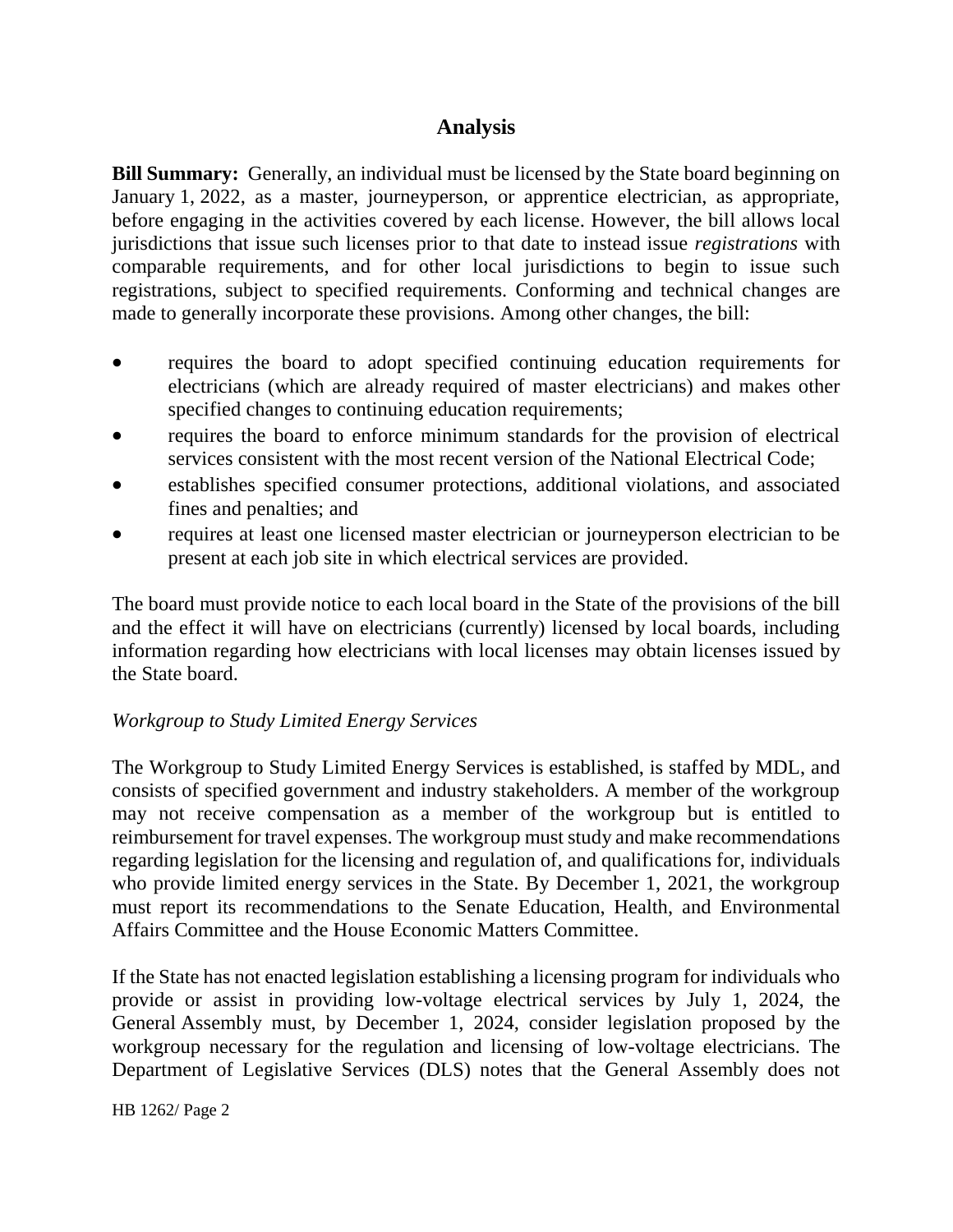normally convene until January of each year, so a special session of the General Assembly might be necessary to comply with this provision.

**Current Law:** The State Board of Master Electricians in MDL issues master electrician licenses to qualified individuals under the Maryland Master Electricians Act. Each county is required to adopt licensing qualifications comparable to or more stringent than specified State qualifications or require a State license and enforce compliance with State licensing requirements. In a local jurisdiction that requires a local license, the State license does not authorize the provision of electrical services but serves only as a reciprocal mechanism for obtaining licenses in each local jurisdiction. In the two jurisdictions that do not have local licensing requirements, an electrician must have a State license to provide electrical services as a master electrician.

To obtain a State license as a master electrician, the applicant must have seven years of experience providing electrical services for all types of electrical equipment and apparatus, under the supervision of a master electrician or a similarly qualified employee of a governmental unit. The State board does not issue journeyperson, apprentice, or low-voltage electrician licenses. The board is authorized to establish fees by regulation. The initial licensing fee is \$20 and the renewal fee is \$25.

The State board shares licensing authority with local jurisdictions, all but two of which, Allegany and Garrett counties, have a licensing program for master electricians. Five counties – Calvert, Charles, Harford, Montgomery, and Prince George's – also license journeyperson electricians and/or apprentices. The remaining local jurisdictions that license apprentices and/or some form of low-voltage or similar service is unknown.

Statute requires local jurisdictions to enforce licensing requirements. The local policing of the electrical profession primarily occurs through locally issued permits and locally conducted inspections. Every jurisdiction in Maryland has a building permit office that is generally separate from the local licensing board.

## **State Fiscal Effect:**

## *Implementation Costs*

Given the enhanced regulatory oversight authority of the board under the bill and a larger number of licensees to regulate, additional administrative support is needed at MDL. Accordingly, special fund expenditures increase by \$85,334 in fiscal 2022, which assumes that new staff are hired as of July 1, 2021, in order to ensure that all electricians are licensed by January 1, 2022, as required by the bill. The estimate includes the cost of hiring one administrative specialist to implement the additional licensing and regulation of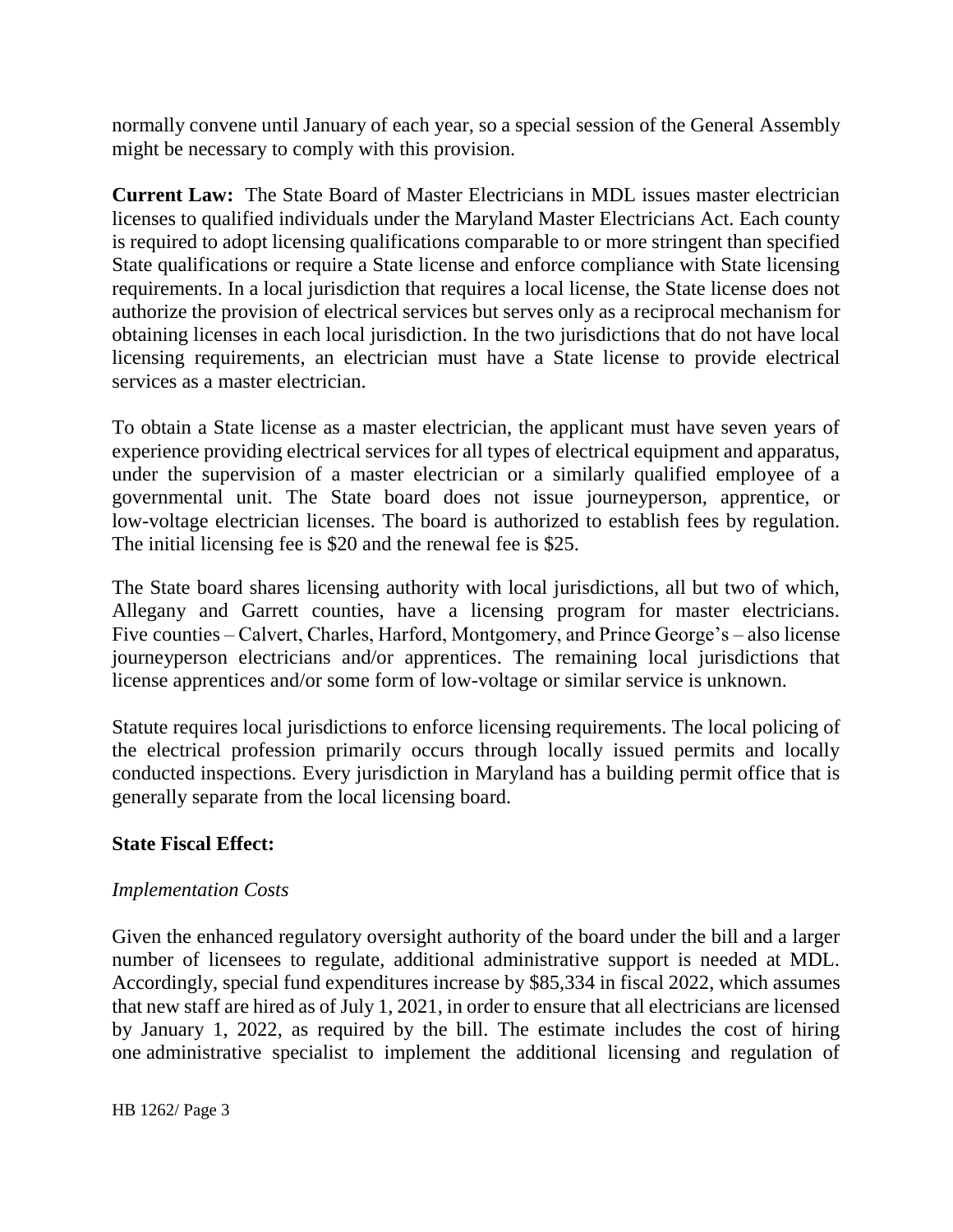master, journeyperson, and apprentice electricians. It includes a salary, fringe benefits, one-time start-up costs, travel expenses, and ongoing operating expenses.

| 5,745    |
|----------|
|          |
| 5,000    |
| \$74,589 |
| 1.0      |
|          |

Future year special fund expenditures reflect annual salary increases and employee turnover and ongoing operating expenses, as well as the termination of one-time expenses.

## *Licensing Revenues*

The precise number of individuals that will ultimately receive a State license under the bill is unknown; based on previous estimates, it is likely to be several thousand individuals, at a minimum. Because most master electricians already have a State license, new licensees are assumed to be primarily in the journeyperson and apprentice categories.

This estimate assumes that (1) MDL establishes fees to approximate the additional implementation costs under the bill, based on anticipated licensure activity at the time of implementation and (2) there is sufficient licensure activity, as the industry comes into compliance, to create a generally stable annual revenue stream. Accordingly, special fund revenues increase by about \$85,300 in fiscal 2022 and by about \$71,900 to \$79,400 annually thereafter, which generally assumes that initial licensure fees are higher than renewal licensure fees. Actual revenues may vary from this estimate, depending on the number and timing of licenses issued, and the associated fees.

#### *General Fund Reversions*

The State Board of Master Electricians is one of four boards at MDL that share the Mechanical Boards' Fund. At the end of each fiscal year, any unspent and unencumbered portion of the special fund in excess of \$100,000 (*i.e.*, the operating surplus) reverts to the general fund. For example, if the fund has \$130,000 at the end of a fiscal year, then \$30,000 reverts to the general fund. Therefore, to the extent that MDL over- or under-collects special fund revenues in a particular year, relative to the bill's implementation costs, general fund revenues may increase or decrease; however, this analysis assumes that additional fee revenues collected each year approximate the additional expenditures, as required by statute, so it does not include any estimate of such effects on the general fund.

HB 1262/ Page 4 **Local Fiscal Effect:** Local governments that license master electricians (nearly all counties), journeyperson electricians (five counties), and apprentices (at least a few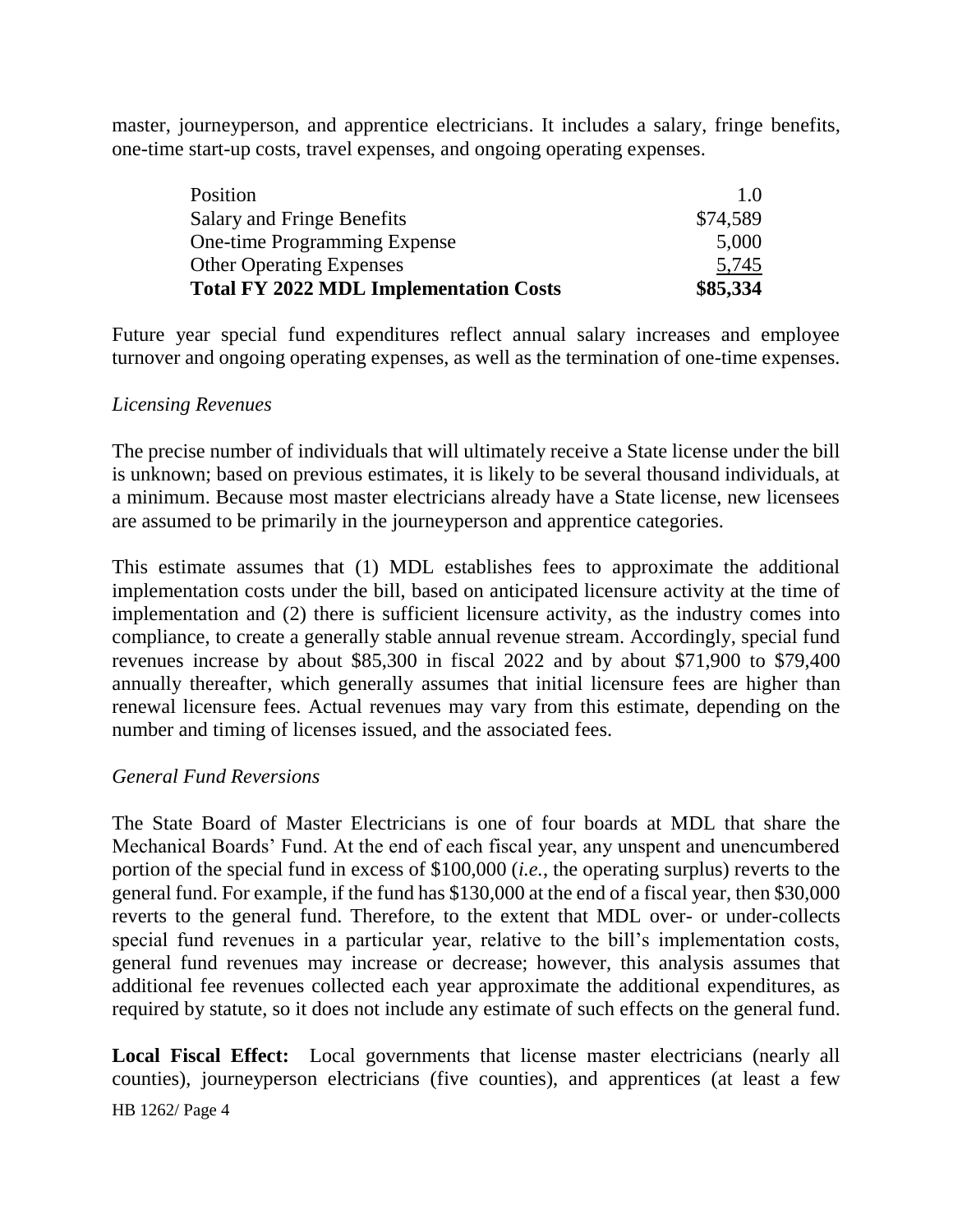counties, but the total is unknown) are affected by the bill's phase-out of local licensing. Many counties collect a moderate amount of revenue from licensing fees. However, local governments may continue to issue or begin issuing local master, journeyperson, and apprentice *registrations*, subject to relatively modest requirements. Local governments also retain their existing ability to regulate electricians through a system of permits, fees, and inspections. Relevant fees can be adjusted as necessary to offset any costs associated with the bill. Therefore, the bill likely has a minimal overall effect on local government finances and operations.

**Small Business Effect:** Generally, master electricians must have licenses issued in each local jurisdiction to provide electrical services in that jurisdiction. MDL advises that some licensees carry as many as 22 different licenses in order to be able to work statewide. Although the State passport license is available, it only expedites reciprocity; an individual must still obtain the license in each local jurisdiction to work – and pay the licensing fee and meet continuing education requirements. *Potentially* establishing a single license removes a significant portion of the administrative time and expense necessary to comply with existing local licensing laws. However, the benefit to an individual is lessened by the likely transition to a local registration system, which may ultimately have similar overall requirements.

The bill also requires at least one licensed master electrician or journeyperson electrician to be present or at each job site where electrical services are provided. Depending on the existing practices of a particular business, this may be a significant requirement and increase operating costs. For example, the residential solar panel installation industry has expressed concerns that this requirement may increase the cost of solar panel installations. Currently, licensed master electricians are typically not on site during such installations. It is assumed that any such increase in costs is passed on to consumers.

**Additional Comments:** Chapter 591 of 2020 required MDL to convene a workgroup to study issues regarding the licensing of electricians and the provision of electrical services and low-voltage electrical services in the State. The workgroup's final report can be found on the DLS [website.](http://dlslibrary.state.md.us/publications/Exec/MDL/SB994Ch591(2020)_2020.pdf)

Counsel to the General Assembly advises that the provision requiring a future General Assembly to consider legislation proposed by the workgroup established by the bill is not binding and, thus, is unenforceable. Further, as noted above, if the intent of the provision is followed, a special session could be necessary. This analysis does not include any costs associated with any such special session.